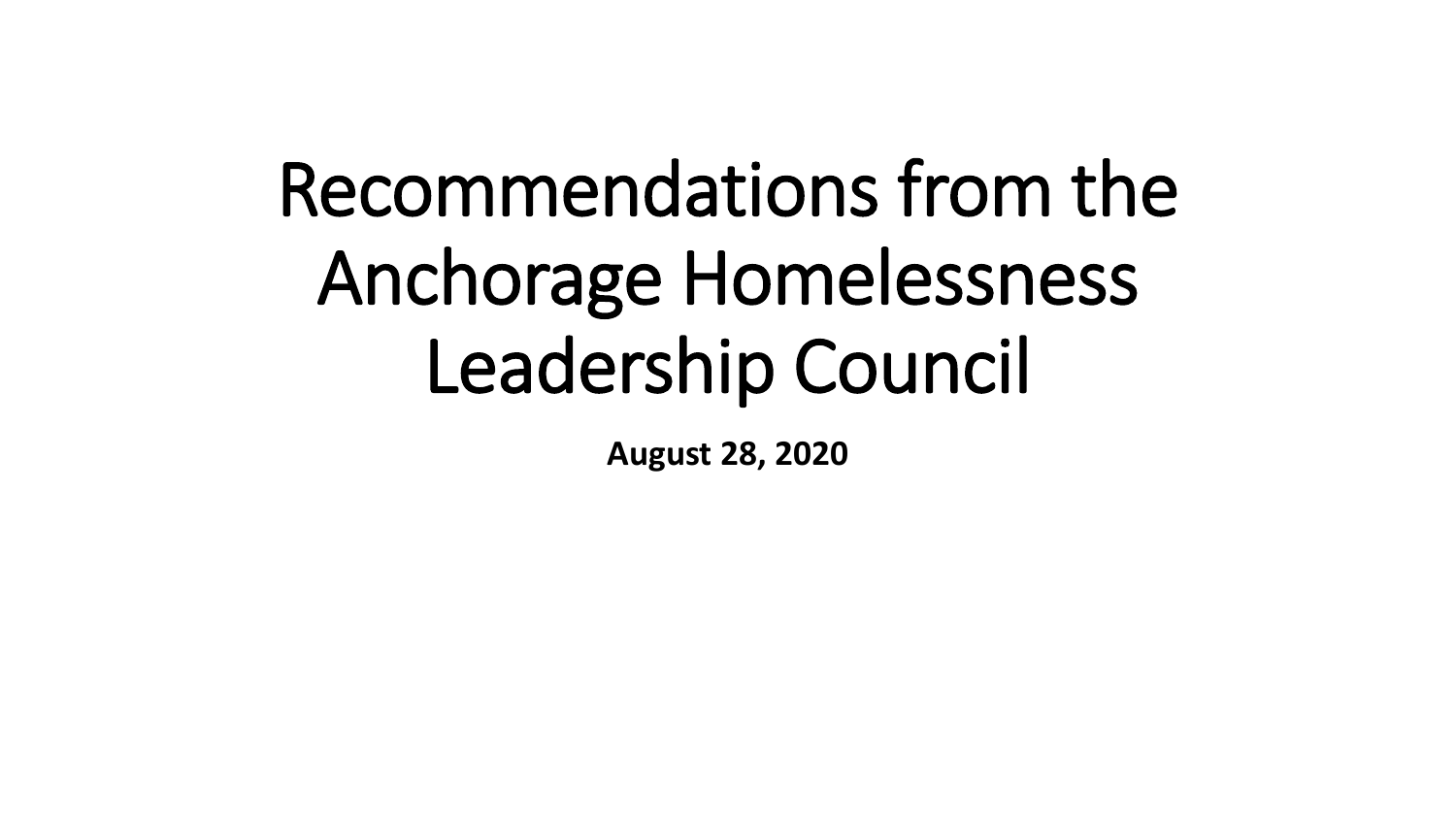## Principles

- **All investments should contribute to a healthier, safer, and more equitable Anchorage for all community members**
- **Increasing the availability of substance misuse treatment and behavioral health services is essential.**
- **Investments should be coordinated with community partners and funding should be leveraged**
- **Investment decisions should be data-informed**
- **Regular reporting of measurable outcomes should be required**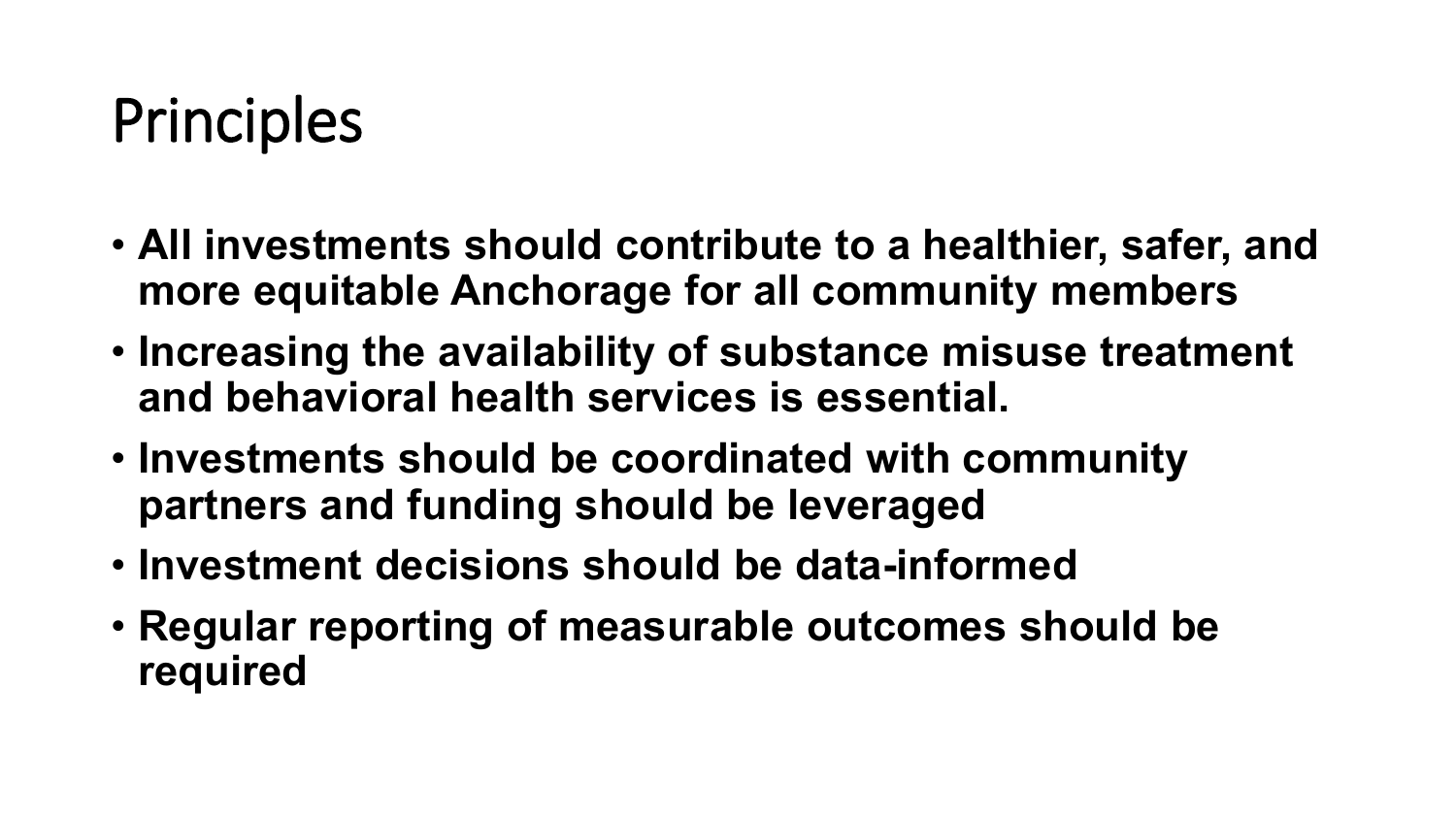## Recommendations

- **Reduce unsheltered homelessness and provide adequate year-round shelter capacity, thus allowing year-round outreach and camp abatement; and**
- **Increase the availability of treatment of substance misuse and behavioral health services; and**
- **Increase housing for people experiencing homelessness and those who lack stable housing; and**
- **Prevent and respond to child abuse and sexual assault**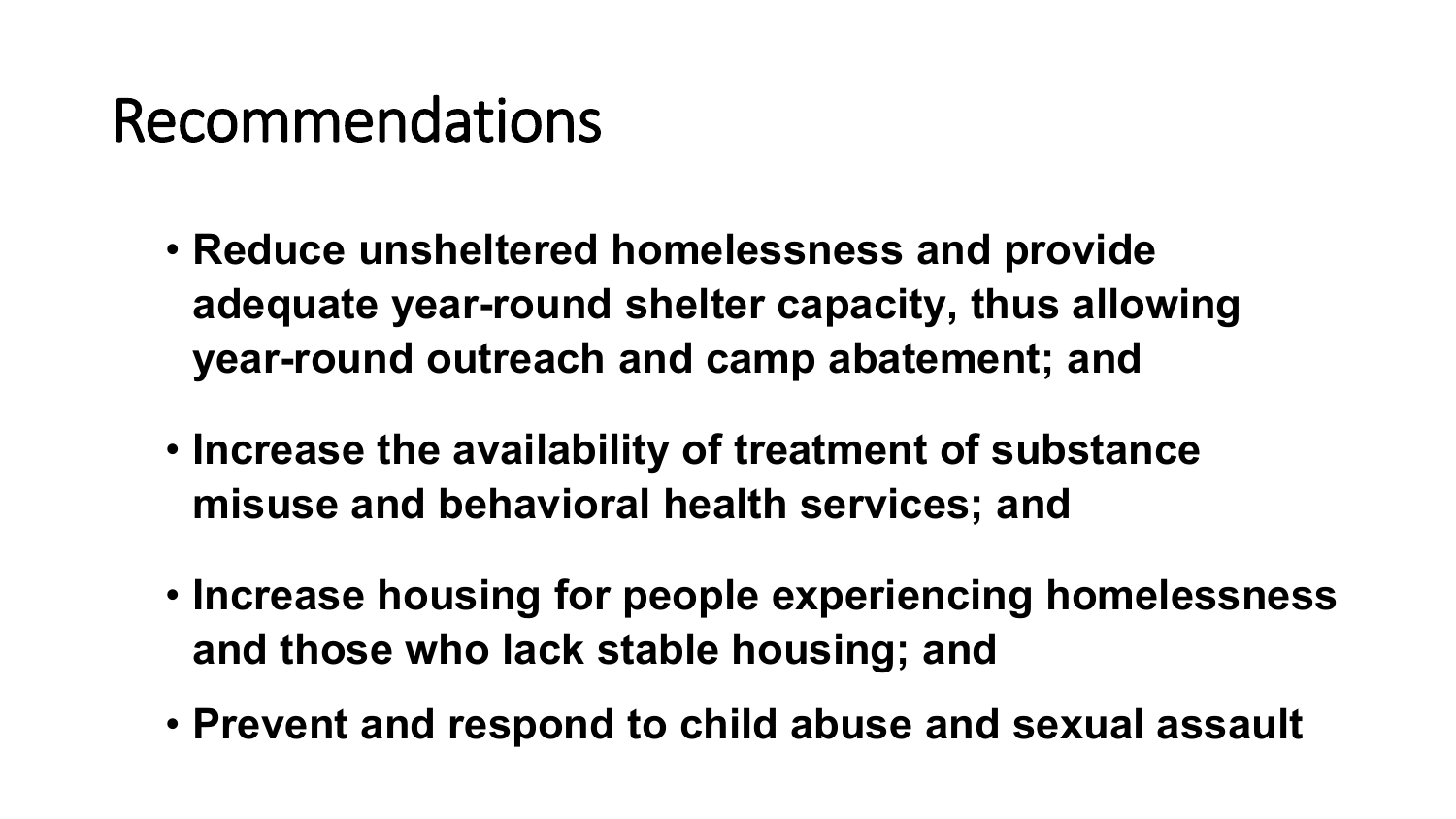*Recommendation 1:* **Reduce unsheltered homelessness and provide adequate year-round shelter capacity, thus allowing year-round outreach and camp abatement.**

- **Emergency Night Shelter and Daytime Engagement Center Operations**
- **Outreach**
- **Camp Abatement**
- **Transportation and Other Supportive Services**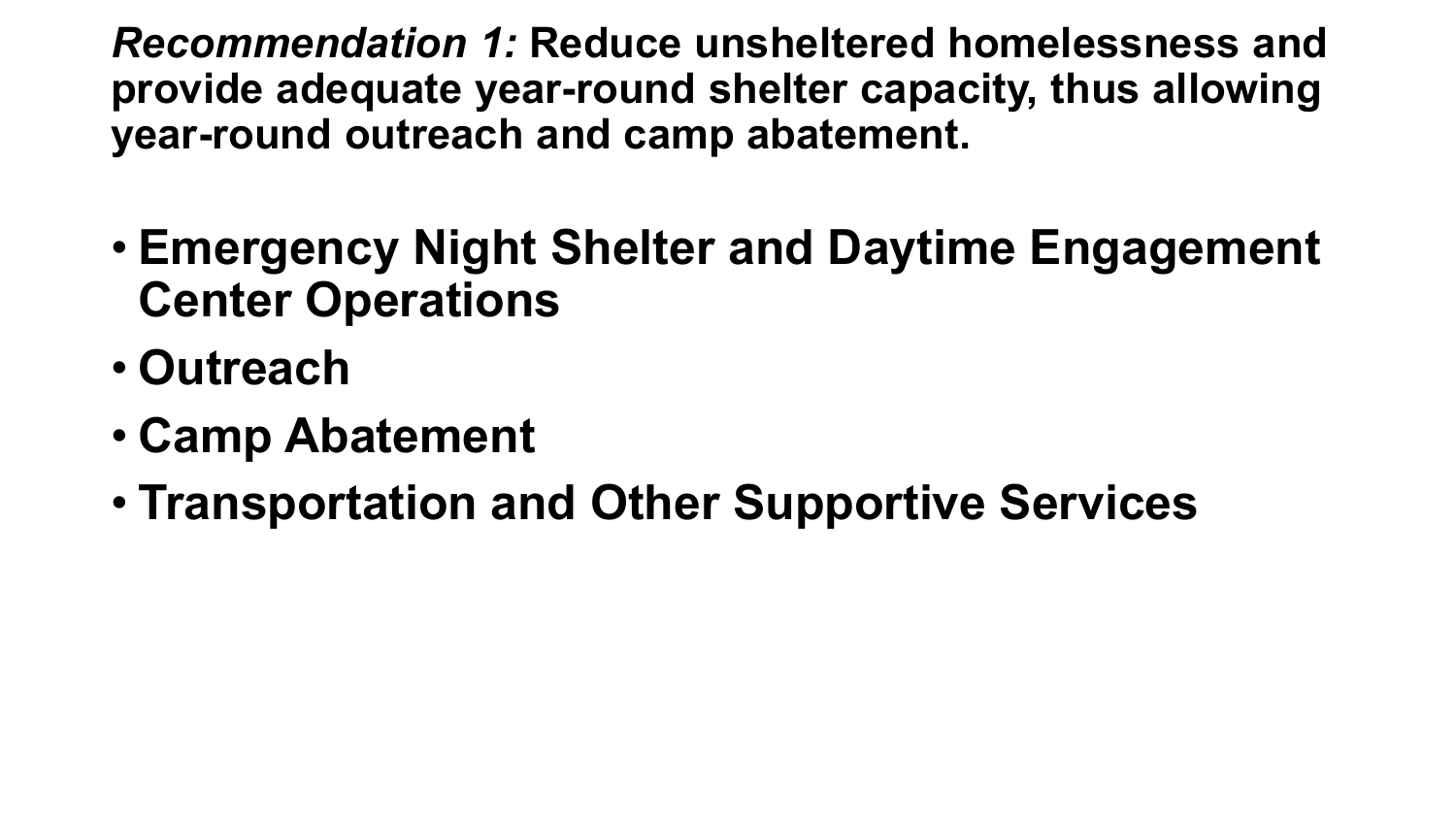*Recommendation 2***: Increase the availability of treatment of substance misuse and behavioral health services.**

- **Mental and Behavioral Health Services to Support Public Safety**
- **Substance Misuse Grants and/or Treatment Center Operations**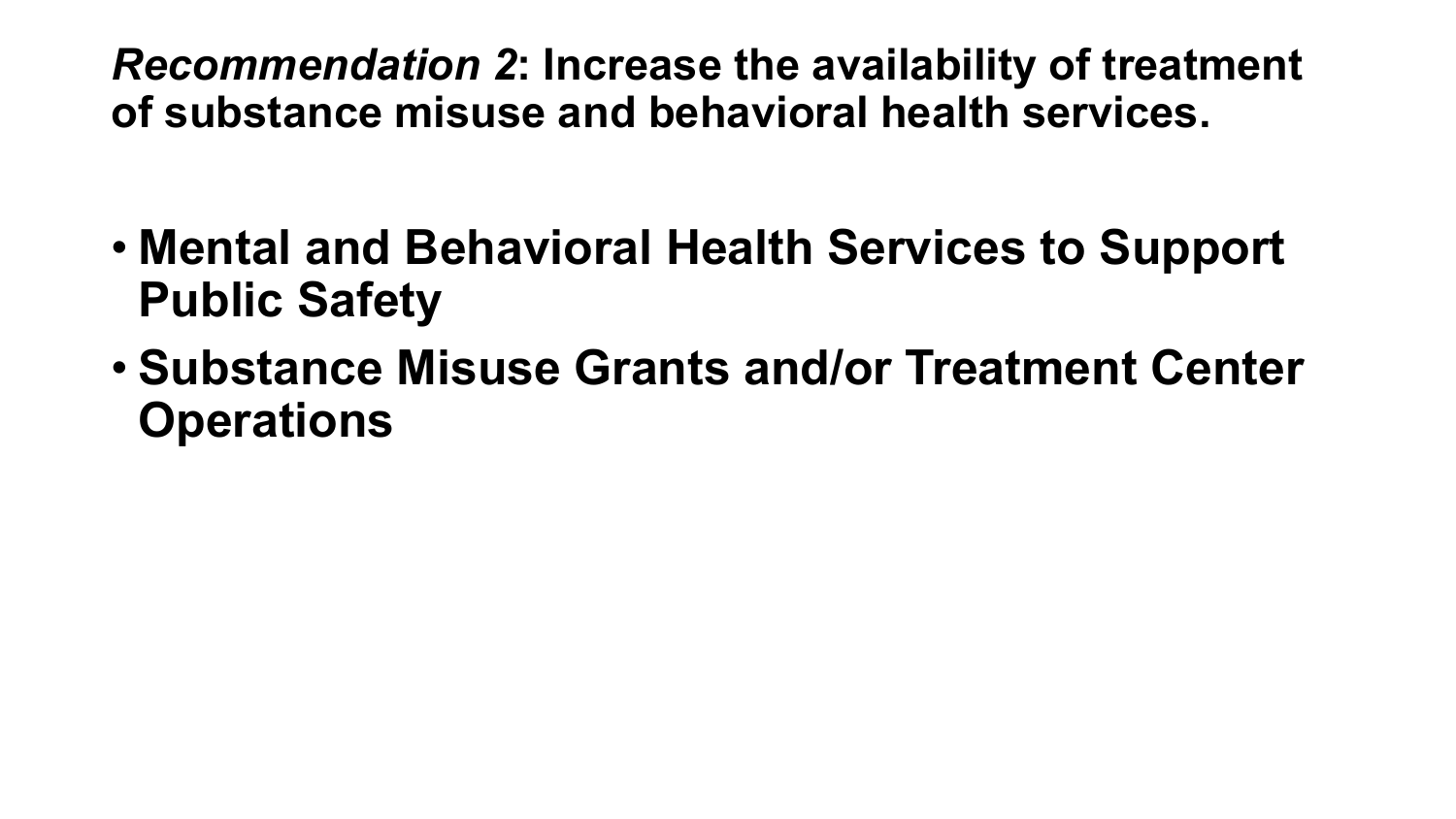*Recommendation 3:* **Increase housing for people experiencing homelessness and those who lack stable housing.**

- **Rental Support and Other Housing Support**
- **Incentivize and Support Existing and New Permanent Supportive Housing for Adults**